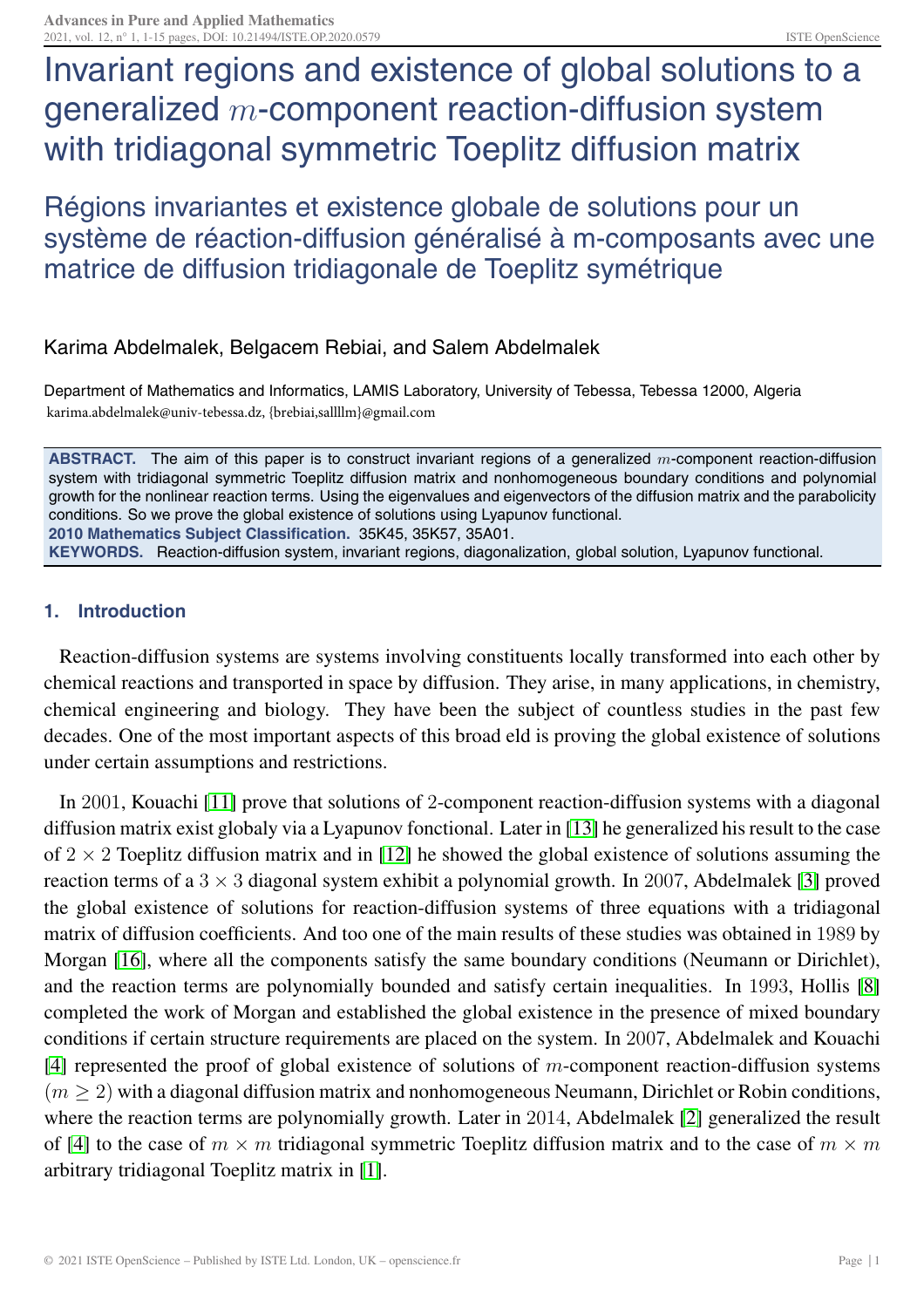In this paper we shall generalize the results obtained in [\[2\]](#page-13-4). We prove the existence of global solutions of m-component reaction-diffusion systems with tridiagonal symmetric Toeplitz diffusion matrix and nonhomogeneous Neumann, Dirichlet or Robin conditions. The reaction terms are assumed to be of polynomial growth.

We consider the following m-equations of reaction-diffusion system, with  $m \geq 2$ :

<span id="page-1-2"></span>
$$
\frac{\partial U}{\partial t} - A_m \Delta U = F(U) \quad \text{in } (0, +\infty) \times \Omega,
$$
\n(1.1)

where  $\Omega$  is an open bounded domain of class  $C^1$  in  $\mathbb{R}^n$ , the vectors U and F and the matrix  $A_m$  are defined as:

<span id="page-1-0"></span>
$$
U = (u_1, ..., u_m)^T = ((u_s)_{s=1}^m)^T,
$$
  
\n
$$
F = (F_1, ..., F_m)^T = ((F_s)_{s=1}^m)^T,
$$
  
\n
$$
A_m = \begin{pmatrix} a_1 & b_1 & 0 & \cdots & 0 \\ b_1 & a_2 & b_2 & \cdots & \vdots \\ 0 & b_2 & a_3 & \cdots & 0 \\ \vdots & \ddots & \ddots & \ddots & b_{m-1} \\ 0 & \cdots & 0 & b_{m-1} & a_m \end{pmatrix}.
$$
\n(1.2)

The constants  $(a_i)_{i=1}^m$ ,  $(b_i)_{i=1}^{m-1}$  are supposed to be strictly positive and satisfy the condition

<span id="page-1-1"></span>
$$
4b_i^2 \cos^2\left(\frac{\pi}{m+1}\right) < a_i a_{i+1},\tag{1.3}
$$

which reflects the parabolicity of the system and implies at the same time that the diffusion matrix  $A_m$ is positive definite. That means the eigenvalues  $(\lambda_i)_{i=1}^m$   $(\lambda_1 > \lambda_2 > \ldots > \lambda_m)$  of  $A_m$  are positive. The boundary conditions and initial data (respectively) for the proposed system are assumed to satisfy:

<span id="page-1-3"></span>
$$
\alpha U + (1 - \alpha)\partial_n U = B \quad \text{on} \quad (0, +\infty) \times \partial\Omega,
$$
\n(1.4)

<span id="page-1-4"></span>and

$$
U(0,x) = U_0(x) \quad \text{on} \quad \Omega,\tag{1.5}
$$

where  $\frac{\partial}{\partial \eta}$  denotes the outward normal derivative on the boundary  $\partial \Omega$ , the vectors B and  $U_0$  are defined as:

$$
B = ((\beta_s)_{s=1}^m)^T,
$$
  

$$
U_0 = ((u_s^0)_{s=1}^m)^T.
$$

Here will consider three type of boundary conditions:

(i) Nonhomogeneous Robin boundary conditions, corresponding to

 $0 < \alpha < 1$  and  $B \in \mathbb{R}^m$ ;

(ii) Homogeneous Neumann boundary conditions, corresponding to

 $\alpha = 0$  and  $B \equiv 0$ ;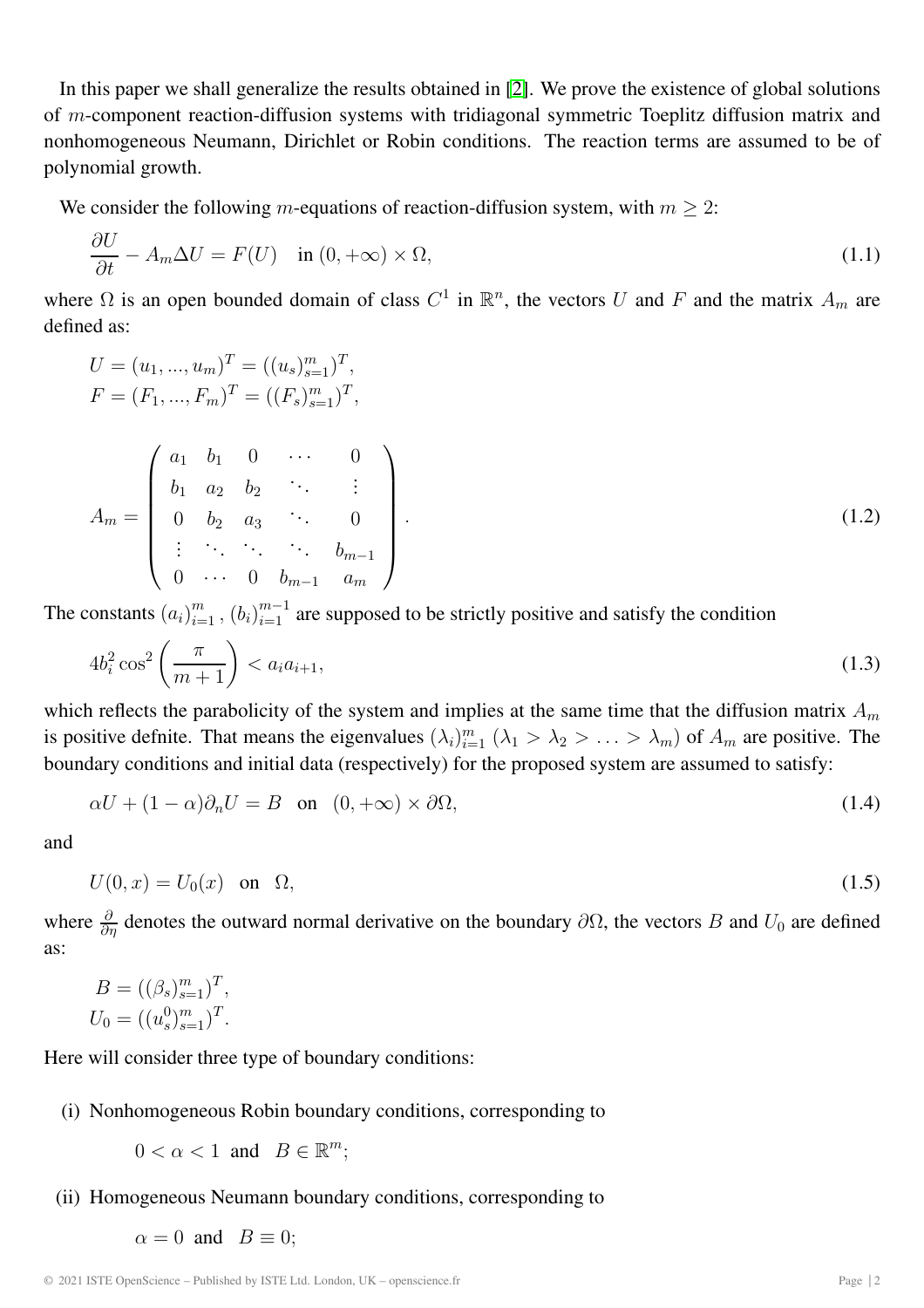(iii) Homogeneous Dirichlet boundary conditions, corresponding to

 $1 - \alpha = 0$  and  $B \equiv 0$ .

The initial data are assumed to be in the regions:

$$
\sum_{\mathfrak{S}, \mathfrak{Z}} = \left\{ U_0 \in \mathbb{R}^m : \begin{cases} w_z^0 = \langle V_z, U_0 \rangle \le 0 & \text{if } \langle V_z, B \rangle \le 0, z \in \mathfrak{Z} \\ w_s^0 = \langle V_s, U_0 \rangle \ge 0 & \text{if } \langle V_s, B \rangle \ge 0, s \in \mathfrak{S} \end{cases} \right\},\tag{1.6}
$$

where

 $\mathfrak{S} \cap \mathfrak{Z} = \emptyset, \mathfrak{S} \cup \mathfrak{Z} = \{1, 2, \ldots, m\}.$ 

The notation  $\langle ., . \rangle$  denotes the inner product in  $\mathbb{R}^m$  and  $V_s = (v_{s1}, \ldots, v_{sm})^T$  the eigenvector of the diffusion matrix  $A_m$  associated with the eigenvalue  $(\lambda_s)_{s=1}^m$ . Hence, we can see that there are  $2^m$  regions.

**Remark 1.1.** If we substitude  $(b_i)_{i=1}^{m-1} = b$  and  $(a_i)_{i=1}^m = a$  in [\(1.2\)](#page-1-0) and in [\(1.3\)](#page-1-1), we get the matrix of *diffusion and the parabolicity condition used in [\[2\]](#page-13-4).*

The following assumptions are also made on the function  $\Psi$  defined by:

$$
\Psi = ((\Psi_s)_{s=1}^m)^T, \quad \Psi_s = \langle (-1)^{i_s} V_s, F \rangle, \quad i_s = 1, 2.
$$

- **(A1)**  $\Psi_s$  are continuously differentiable on  $\mathbb{R}^m_+$  and  $\Psi$  is quasipositive, i.e.  $\Psi_s(W) \geq 0$  for all  $W =$  $(w_1,\ldots,w_{s-1},w_s,w_{s+1},\ldots,w_m) \geq 0$  with  $w_s = 0$ . These conditions on  $\Psi$  guarantee local existence of unique, nonnegative and classical solutions on a maximal time interval  $[0, T_{max})$ , see Hollis and Morgan [\[9\]](#page-13-6).
- **(A2)** The inequality

<span id="page-2-0"></span>
$$
\langle S, \Psi(W) \rangle \le C_2 \left( 1 + \langle W, 1 \rangle \right),\tag{1.7}
$$

such that

$$
S = (d_1, d_2, \ldots, d_{m-1}, 1),
$$

for all  $w_s \ge 0$ ,  $s = 1, \ldots, m$  and all constants  $d_s$  satisfy  $d_s \ge \overline{d}_s$ ,  $s = 1, \ldots, m - 1$ , where  $C_2 \ge 0$ and  $\overline{d}_s$  are positive constants sufficiently large.

**(A3)**  $\Psi_s$  has polynomial growth, see Hollis and Morgan [\[9\]](#page-13-6), which means there are constants  $C_1 \geq$ 0 and  $N \ge 1$ , such that

<span id="page-2-1"></span>
$$
|\Psi_s(W)| \le C_1 \left(1 + \langle W, 1 \rangle\right)^N,\tag{1.8}
$$

for all  $W \in \mathbb{R}^m_+$  and  $s = 1, \ldots, m$ .

#### **2. Existence of local solutions**

The usual norms in the spaces  $L^p(\Omega)$ ,  $L^{\infty}(\Omega)$  and  $C(\overline{\Omega})$  are denoted respectively by:

$$
||u||_{p}^{p} = \frac{1}{|\Omega|} \int_{\Omega} |u(x)|^{p} dx,
$$
  
\n
$$
||u||_{\infty} = \operatorname*{ess\,sup}_{x \in \Omega} |u(x)| \text{ and } ||u||_{C(\overline{\Omega})} = \max_{x \in \overline{\Omega}} |u(x)|.
$$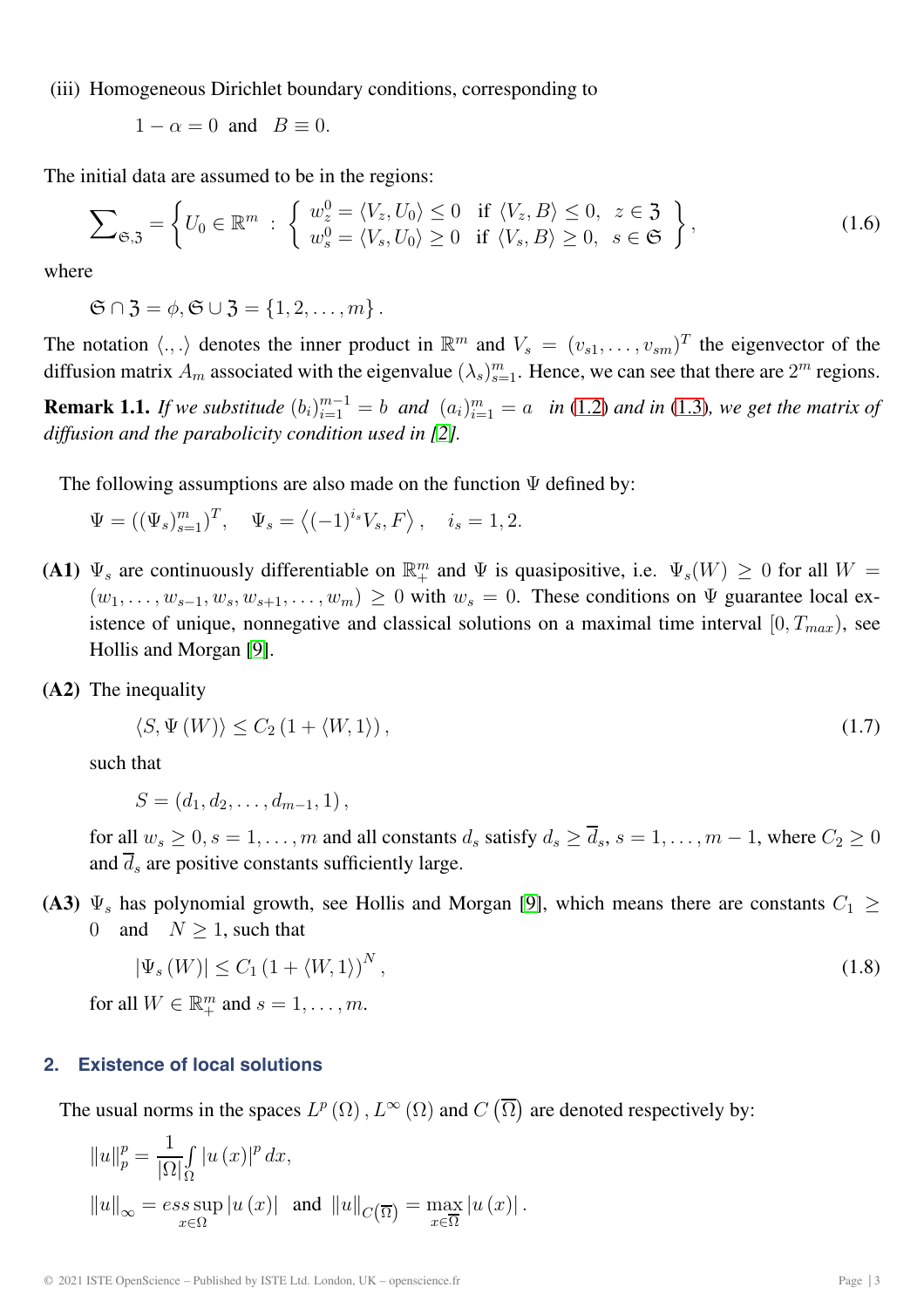For any initial data in  $C(\overline{\Omega})$  or  $L^{\infty}(\Omega)$  local existence and uniqueness of solutions to the initial values problem [\(1.1\)](#page-1-2) follow from the basic existence theory for abstract semi-linear differential equations (see Friedman [\[6\]](#page-13-7), Henry [\[7\]](#page-13-8), Pazzy [\[17\]](#page-14-3)). As a consequence, the system [\(1.1\)](#page-1-2) with the conditions [\(1.4\)](#page-1-3)-[\(1.5\)](#page-1-4) admits a unique classical solution U on  $[0, T_{max}) \times \Omega$ , where  $T_{max} (\|w_1^0\|_{\infty}, \|w_2^0\|_{\infty}, \ldots, \|w_m^0\|_{\infty})$ denotes the eventual blow-up time. Furthermore, if  $T_{max} < +\infty$ , then

$$
\lim_{t \uparrow T_{max}} \sum_{s=1}^{m} \|u_s(t,.)\|_{\infty} = +\infty.
$$

Therefore, if there exists a positive constant  $C$  such that

$$
\sum_{s=1}^{m} \|u_s(t,.)\|_{\infty} \le C \quad \text{for all} \quad t \in [0, T_{\text{max}}),
$$

then,  $T_{max} = +\infty$ .

#### **3. Eigenvalues and eigenvectors**

Our aim in this section is to get a three term reccurence relation of characteristic polynomial of the matrix A of dimension  $m \times m$  in terms of matrices of dimensions  $(m - 1) \times (m - 1)$  and  $(m - 2) \times$  $(m-2)$  so the eigenvectors of this matrix. The eigenvalues of the matrix  $A_m$  are  $\lambda$  along with the solutions of characteristic polynomial det  $(A_m - \lambda I_m) = 0$ . We denote the characteristic polynomial of  $A_m, A_{m-1}, A_{m-2}$  by  $\phi_m(\lambda), \phi_{m-1}(\lambda), \phi_{m-2}(\lambda)$  respectively.

**Lemma 3.1.** *(See [\[15\]](#page-14-4)) Let*  $A_m$  *be the tridiagonal matrix defined in* [\(1.2\)](#page-1-0)*. The eigenvalues of*  $A_m$  *are distinct and interlace strictly with the eigenvalues of*  $A_{m-1}$  *and*  $A_{m-2}$ *, for*  $m \geq 2$ *.* 

$$
\phi_0(\lambda) = 1, \ \phi_1(\lambda) = a_1 - \lambda \ \phi_m(\lambda) = a_m \phi_{m-1}(\lambda) - b_{m-1}^2 \phi_{m-2}(\lambda). \tag{3.1}
$$

**Lemma 3.2.** *(See [\[5\]](#page-13-9)) Let*  $A_m$  *be the real symmetric tridiagonal matrix definied in* [\(1.2\)](#page-1-0)*, with diagonal entries positive. If*

<span id="page-3-0"></span>
$$
4b_i^2 \cos^2\left(\frac{\pi}{m+1}\right) < a_i a_{i+1}, \quad i = 1, \dots, m-1,
$$

*then*  $A_m$  *is positive definite.* 

**Lemma 3.3.** *(See [\[5\]](#page-13-9)) The real symmetric tridiagonal matrix*  $A_m$ *, defined in* [\(1.2\)](#page-1-0)*, is positive definite if and only if its principal minors* det  $A_s$ , *for*  $s = 1, ..., m$ , *are positive.* 

**Lemma 3.4.** *The eigenvector of the matrix*  $A_m$  *given in* [\(1.2\)](#page-1-0) *associated with eigenvalue*  $\lambda_s$ *, for* s = 1,..., m is given by  $V_s = (v_{s1}, \ldots, v_{sm})^T$ , where  $v_{s\ell}$  ( $\ell = 1, \ldots, m$ ) are given by the following expres*sions:,*

$$
\begin{cases}\nv_{sm} = 1, \\
v_{s(m-1)} = \frac{\lambda_s - a_m}{b_{m-1}}, \\
v_{s(\ell-1)} = -\frac{b_\ell v_{s(\ell+1)} + (a_\ell - \lambda_s)v_{s\ell}}{b_{\ell-1}}, \quad \ell = m-1, \dots, 2.\n\end{cases}
$$
\n(3.2)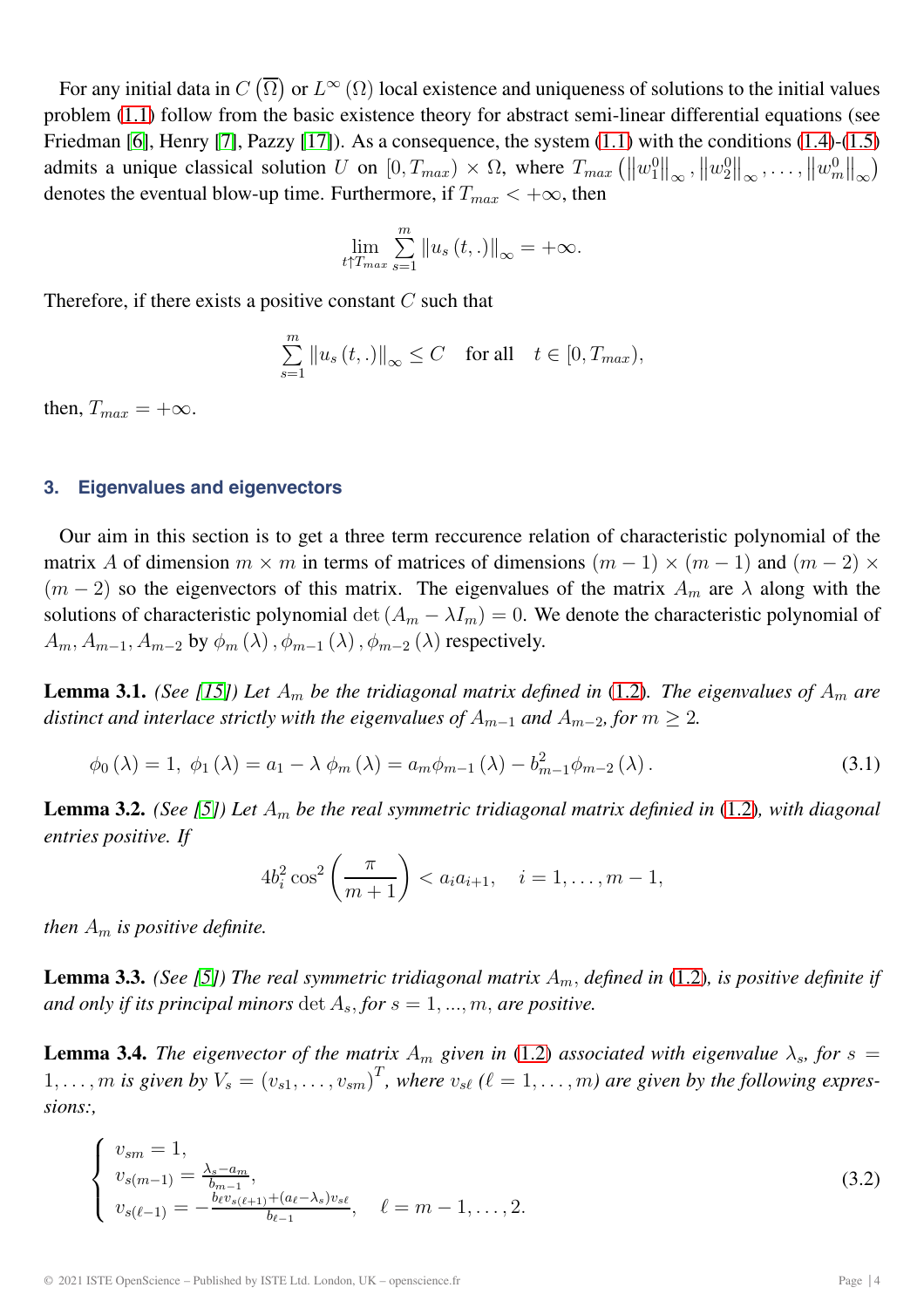*Proof.* Recall that the diffusion matrix is positive definite, hence its eigenvalues are necessarily positive, the eigenvectors of the diffusion matrix associated with the eigenvalues  $\lambda_{\ell}$  are defind as  $V =$  $(v_1, \ldots, v_m)^T$ . For an eigenpair  $(\lambda, V)$ , the components in  $A_m V = \lambda V$  are

$$
\begin{cases} a_1v_1 + b_1v_2 = \lambda v_1, \\ b_{\ell-1}v_{\ell-1} + a_{\ell}v_{\ell} + b_{\ell}v_{\ell+1} = \lambda v_{\ell}, \quad 2 \le \ell \le m-1, \\ b_{m-1}v_{m-1} + a_mv_m = \lambda v_m. \end{cases}
$$

If  $v_m = 0$ , then under the assumption  $b_\ell \neq 0$  for all  $\ell = 1, \ldots, m-1$  we have that all  $v_\ell$  are zero. We can therefore take  $v_m = 1$  and  $V = (v_1, \ldots, v_{m-1})$  is a solution of upper triangular system

$$
\begin{cases} b_{\ell-1}v_{\ell-1} + (a_{\ell} - \lambda)v_{\ell} + b_{\ell}v_{\ell+1} = 0, \quad 2 \leq \ell \leq m-2, \\ b_{m-2}v_{m-2} + (a_{m-1} - \lambda)v_{m-1} = -b_{m-1}, \\ b_{m-1}v_{m-1} = \lambda - a_m. \end{cases}
$$

The solution of this system is given by

$$
\begin{cases} v_{m-1} = \frac{\lambda - a_m}{b_{m-1}}, \\ v_{\ell-1} = -\frac{b_{\ell}v_{\ell+1} + (a_{\ell} - \lambda)v_{\ell}}{b_{\ell-1}}, \quad \ell = m - 1, \ldots, 2. \end{cases}
$$

**4. Invariant Regions**

Usually to construct an invariant regions for systems such [\(1.1\)](#page-1-2) we make the linear change of variables  $u_i$  defined by the formula [\(4.4\)](#page-5-0) to obtain a new equivalent system with diagonal diffusion matrix for which standard techniques can be applied to deduce global existence (see, e.g., Kouachi [\[14\]](#page-14-5)).

Since the initial conditions are in  $\sum_{s=1}^{\infty}$ , then under the assumptions (A1)-(A2), the next proposition says that the classical solution of the system [\(1.1\)](#page-1-2) with the boundary conditions [\(1.4\)](#page-1-3) and initial data [\(1.5\)](#page-1-4) on  $[0, T_{max}) \times \Omega$  remains in  $\sum_{\mathfrak{S}, \mathfrak{Z}}$  for all t in  $[0, T_{max})$ .

**Proposition 4.1.** *Suppose that the assumptions (A1)-(A2) are satisfied. Then for any*  $U_0$  *in*  $\sum_{\mathfrak{S},\mathfrak{Z}}$  *the classical solution* U *of the system* [\(1.1\)](#page-1-2) *with the conditions* [\(1.4\)](#page-1-3)-[\(1.5\)](#page-1-4) *on*  $[0, T_{max}) \times \Omega$  *remains in*  $\sum_{\mathfrak{S}, \mathfrak{Z}}$ *for all* t *in*  $[0, T_{max})$ .

*Proof.* Let  $V_s = (v_{s1}, \ldots, v_{sm})^T$  be an eigenvector of the matrix  $A_m$  associated with its eigenvalue  $(\lambda_s)_{s=1}^m$  where  $\lambda_1 > \lambda_2 > \ldots > \lambda_m$ . Multiplying the  $k^{th}$  equation of [\(1.1\)](#page-1-2) by  $(-1)^{i_s}V_{sk}$ ,  $i_s = 1, 2$  and  $k = 1, \ldots, m$ , and adding the resulting equations, we get

<span id="page-4-0"></span>
$$
W_t - diag(\lambda_1, \lambda_2, \dots, \lambda_m) \Delta W = \Psi(W) \quad \text{in} \quad (0, +\infty) \times \Omega,
$$
\n(4.1)

with the boundary conditions and initial data are satisfy

<span id="page-4-2"></span>
$$
\alpha W + (1 - \alpha) \partial_n W = \Gamma \quad \text{on} \quad (0, +\infty) \times \partial \Omega,
$$
\n(4.2)

<span id="page-4-1"></span>and

$$
W(0, x) = W_0 \quad \text{in} \quad \Omega,\tag{4.3}
$$

 $\Box$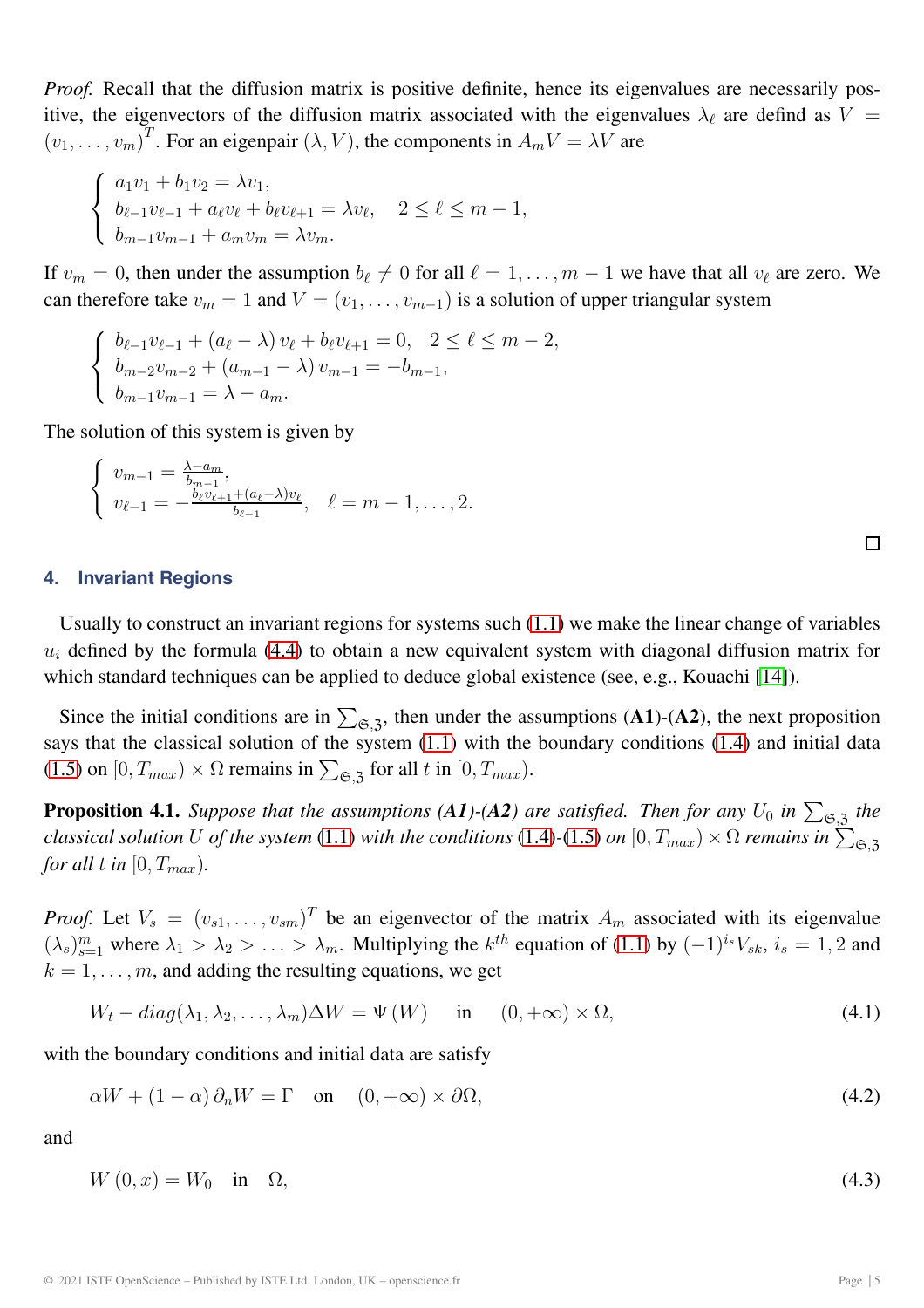where

<span id="page-5-0"></span>
$$
W = ((w_s)_{s=1}^m)^T, \quad w_s = \langle (-1)^{i_s} V_s, U \rangle,
$$
  
\n
$$
\Psi = ((\Psi_s)_{s=1}^m)^T, \quad \Psi_s = \langle (-1)^{i_s} V_s, F \rangle,
$$
  
\n
$$
\Gamma = ((\rho_s^0)_{s=1}^m)^T, \qquad \rho_s^0 = \langle (-1)^{i_s} V_s, B \rangle,
$$
  
\n
$$
W_0 = ((w_s^0)_{s=1}^m)^T, \qquad w_s^0 = \langle (-1)^{i_s} V_s, U_0 \rangle.
$$
\n(4.4)

Note that condition [\(1.3\)](#page-1-1) guarantees the parabolicity of the proposed system [\(1.1\)](#page-1-2), which with the conditions  $(1.4)-(1.5)$  $(1.4)-(1.5)$  $(1.4)-(1.5)$ , is equivalent to  $(4.1)-(4.3)$  $(4.1)-(4.3)$  $(4.1)-(4.3)$  in the region:

$$
\sum_{\mathfrak{S}, \mathfrak{Z}} = \left\{ U_0 \in \mathbb{R}^m : w_s^0 = \left\langle (-1)^{i_s} V_s, U_0 \right\rangle \ge 0 \text{ if } \rho_s^0 = \left\langle (-1)^{i_s} V_s, B \right\rangle \ge 0 \right\},
$$

where  $s = 1, \ldots, m$  and  $i_s = 1, 2$ . This region can be written as:

$$
\sum_{\mathfrak{S}, \mathfrak{Z}} = \left\{ U_0 \in \mathbb{R}^m : \left\{ \begin{array}{l} w_s^0 = \langle V_s, U_0 \rangle \ge 0 & \text{if } \rho_s^0 = \langle V_s, B \rangle \ge 0, s \in \mathfrak{S} \\ w_z^0 = \langle V_z, U_0 \rangle \le 0 & \text{if } \rho_z^0 = \langle V_z, B \rangle \le 0, z \in \mathfrak{Z} \end{array} \right\}
$$

where

 $\mathfrak{S} \cap \mathfrak{Z} = \emptyset, \mathfrak{S} \cup \mathfrak{Z} = \{1, 2, \ldots, m\}.$ 

This implies that the components  $w_s$  are necessarily positive.

Once the invariant regions are constructed, one can apply the Lyapunov technique and establish the global existence.

#### **5. Existence of global solutions**

It is well-known that in order to prove the global existence of solutions to a reaction-diffusion system (see, e.g., Henry [\[7\]](#page-13-8) and Rothe [\[18\]](#page-14-6)) it suffices to derive a uniform estimate of the associated reaction term on  $[0, T_{\text{max}})$  in the space  $L^p(\Omega)$  for some  $p > \frac{n}{2}$ . Our aim is to construct Lyapunov polynomial functionals allowing us to obtain  $L^p$ -bounds on the components, which leads to global existence.

Since the reaction terms  $\Psi_s$ ,  $s = 1, \ldots, m$  are continuously differentiable on  $\mathbb{R}^m_+$ , it follows that for any initial data in  $C(\overline{\Omega})$ , it is easy to check directly their Lipschitz continuity on bounded subsets of the domain of a fractional power of the operator

$$
\mathfrak{D} = -\begin{pmatrix}\n\lambda_1 \Delta & 0 & \dots & 0 \\
0 & \lambda_2 \Delta & \dots & 0 \\
\vdots & \vdots & \ddots & \vdots \\
0 & 0 & \dots & \lambda_m \Delta\n\end{pmatrix}.
$$
\n(5.1)

Under these assumptions, the local existence result is well known (see Friedman [\[6\]](#page-13-7), Henry [\[7\]](#page-13-8), Pazzy  $[17]$ ).

Assumption (**A1**) contains smoothness and quasi-positivity conditions that guarantee local existence and nonnegativity of solutions as long as they exist, via the maximum principle (see Smoller [\[19\]](#page-14-7)). Assumption (**A3**) is the usual polynomial growth condition necessary to obtain uniform bounds from p-dependent  $L^P$  estimates, (see Abdelmalek and Kouachi [\[4\]](#page-13-3), and Hollis and Morgan [\[9\]](#page-13-6)).

П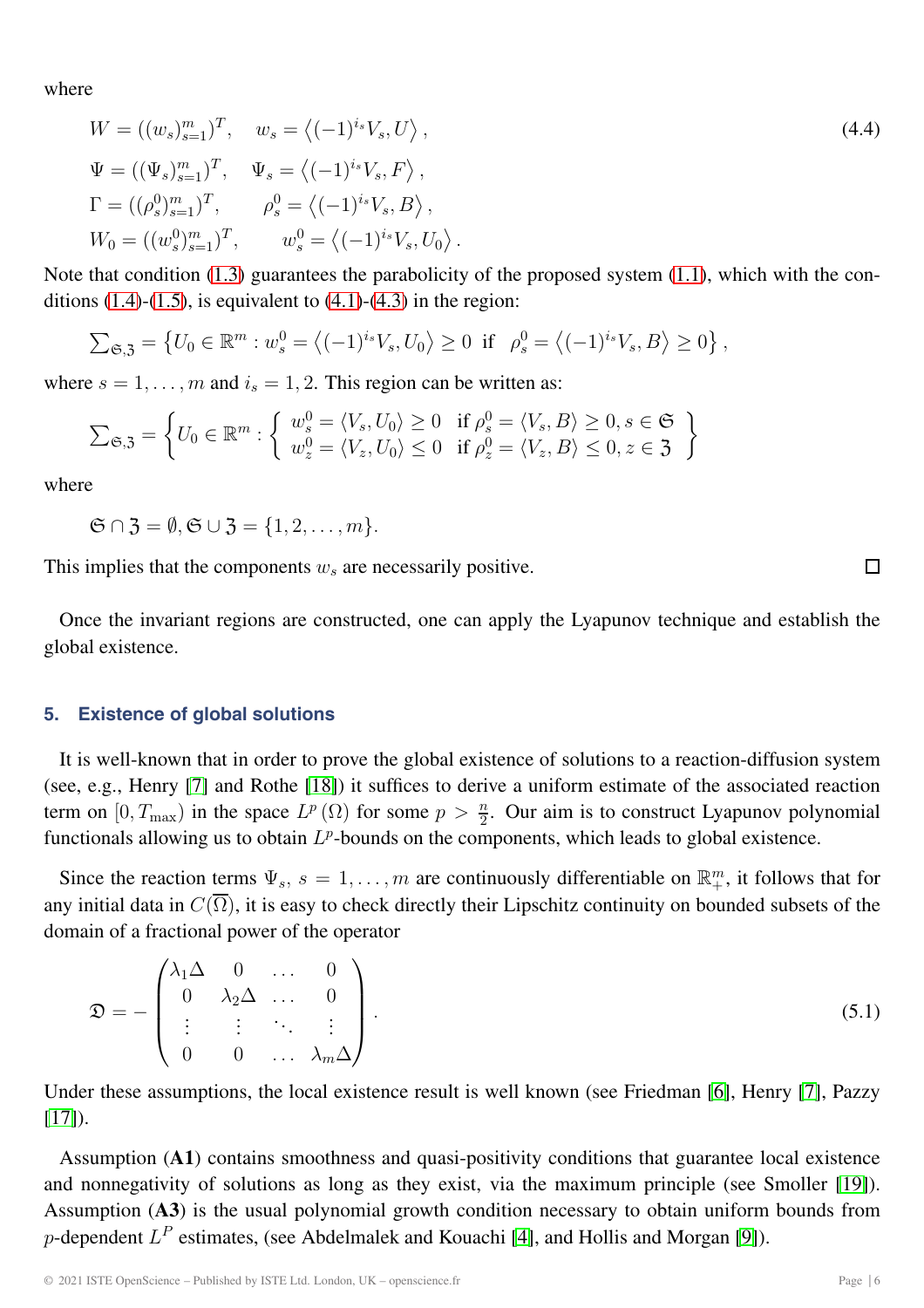Before we present the main results of this paper, let us define

<span id="page-6-0"></span>
$$
K_l^r = K_{r-1}^{r-1} K_l^{r-1} - \left[ H_l^{r-1} \right]^2, \ r = 3, \dots, l,
$$
\n
$$
(5.2)
$$

where

$$
H_l^r = \det_{1 \le s, k \le l} \left( (a_{s,k}) s \neq l, \dots, r+1 \right) \prod_{k=1}^{k=r-2} \left( \det[k] \right)^{2^{(r-k-2)}} , r = 3, \dots, l-1
$$
  

$$
K_l^2 = \lambda_1 \lambda_l \prod_{k=1}^{l-1} \theta_k^{2(p_k+1)^2} \prod_{k=l}^{m-1} \theta_k^{2(p_k+2)^2} \left[ \prod_{k=1}^{l-1} \theta_k^2 - A_{1l}^2 \right]
$$
  
positive value

and

$$
H_l^2 = \lambda_1 \sqrt{\lambda_2 \lambda_l} \theta_1^{2(p_1+1)^2} \prod_{k=2}^{l-1} \theta_k^{(p_k+2)^2 + (p_k+1)^2} \prod_{k=l}^{m-1} \theta_k^{2(p_k+2)^2} \left[ \theta_1^2 A_{2l} - A_{12} A_{1l} \right],
$$
  
positive value

the exprission det  $1\leq s,k\leq l$  $\sqrt{ }$  $\left\{\left(a_{s,k}\right)\underset{\substack{s\neq l,\dots,r+1\\l\neq l}}$  $k\neq l-1,\ldots r$  $\setminus$  $\int$  denotes the determinant of the *r*-square symmetric matrix ob-

tained from  $(a_{s,k})_{1\leq s,k\leq m}$  by removing the  $(r+1)^{th}$ ,  $(r+2)^{th}$ ,...,  $l^{th}$  rows and the  $r^{th}$ ,  $(r+1)^{th}$ ,...,  $(l-\frac{1}{r})$  $(1)^{th}$  columns, and  $\det[1], \ldots, \det[m]$  are the minors of the matrix  $(a_{s,k})_{1 \leq s,k \leq l}$ . The elements of the matrix are:

<span id="page-6-3"></span>
$$
a_{sk} = \frac{\lambda_s + \lambda_k}{2} \theta_1^{p_1^2} \dots \theta_{(s-1)}^{p_{(s-1)}^2} \theta_s^{(p_s+1)^2} \dots \theta_{k-1}^{(p_{(k-1)}+1)^2} \theta_k^{(p_k+2)^2} \dots \theta_{(m-1)}^{(p_{(m-1)}+2)^2},
$$
\n(5.3)

where  $\lambda_s$  is defined in [\(3.1\)](#page-3-0). Note that  $A_{sk} = \frac{\lambda_s + \lambda_k}{2\sqrt{\lambda_s \lambda_k}}$  for all  $s, k = 1, \ldots, m$ , and  $\theta_s, s = 1, \ldots, (m-1)$ are positive constants.

The main results are based on the following key proposition.

<span id="page-6-2"></span>**Proposition 5.1.** *Suppose that the functions*  $\Psi_s$ ,  $s = 1, \ldots, m$ *, are of polynomial growth and satisfy conditions* [\(1.7\)](#page-2-0) *and* [\(1.8\)](#page-2-1)*. Let*  $(w_1(t, .), w_2(t, .), \ldots, w_m(t, .))$  *be the solution of* [\(4.1\)](#page-4-0)-[\(4.3\)](#page-4-1) *and* 

<span id="page-6-1"></span>
$$
L(t) = \int_{\Omega} H_{p_m}(w_1(t, x), w_2(t, x), \dots, w_m(t, x)) dx,
$$
\n(5.4)

*where*

$$
H_{pm}(w_1, w_2, \ldots, w_m) = \sum_{p_{m-1}=0}^{p_m} \ldots \sum_{p_1=0}^{p_2} C_{p_m}^{p_{m-1}} \ldots C_{p_2}^{p_1} \theta_1^{p_1^2} \ldots \theta_{(m-1)}^{p_{m-1}^2} w_1^{p_1} w_2^{p_2-p_1} \ldots w_m^{p_m-p_{m-1}},
$$

with  $p_m$  is a positive integer and  $C_{p_k}^{p_s} = \frac{p_k!}{p_s!(p_k-p_s)!}$ . Also suppose that the following condition is satisfied

<span id="page-6-4"></span>
$$
K_l^l > 0, l = 2, \dots, m. \tag{5.5}
$$

where  $K^l_l$  was defined in [\(5.2\)](#page-6-0). Then the functional L is uniformly bounded on the interval  $[0,T^*], T^* <$  $T_{max}$ .

Before proving this proposition, we first need the following preparatory Lemmas, see [\[11\]](#page-13-0) and [\[4\]](#page-13-3).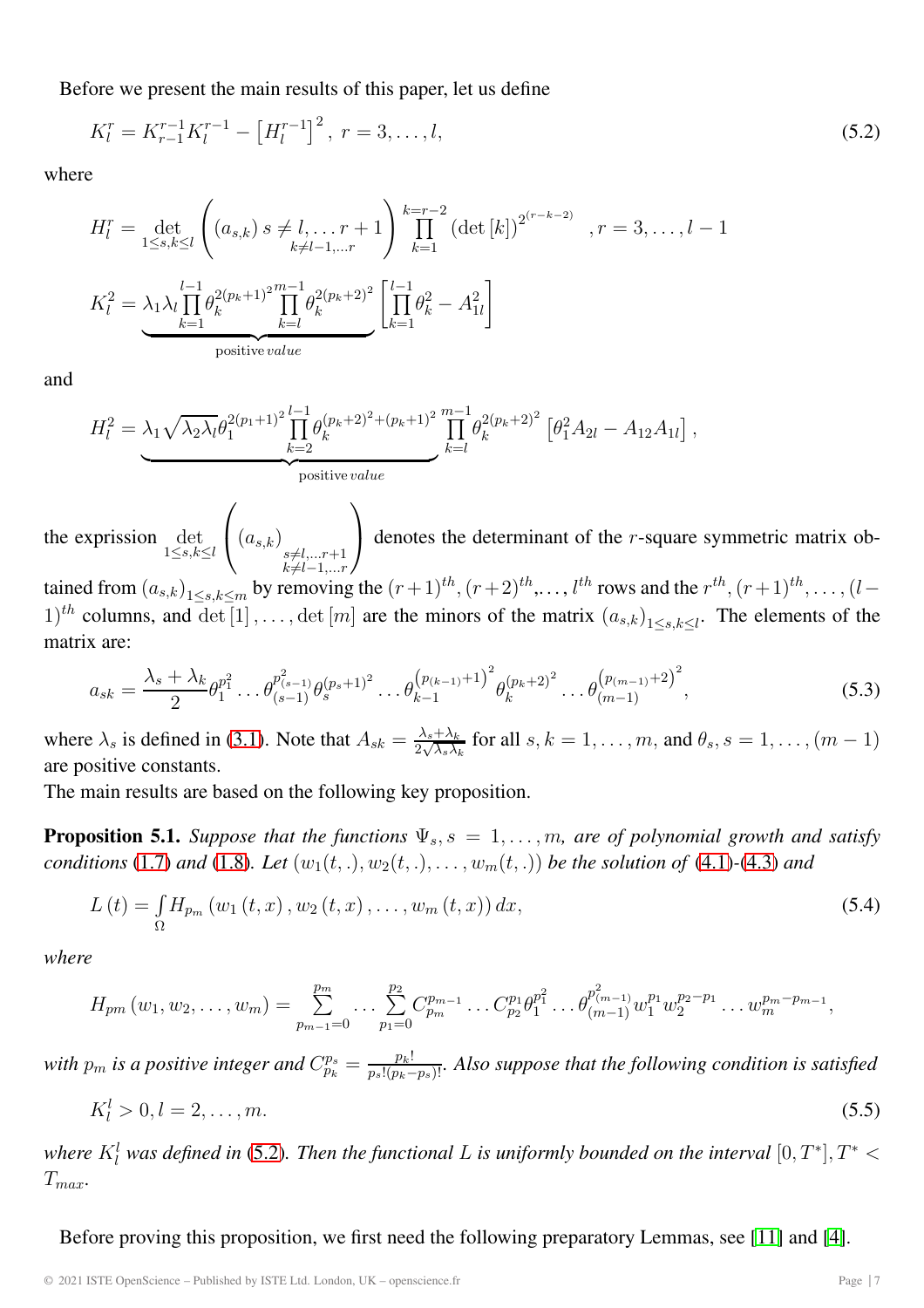<span id="page-7-0"></span>**Lemma 5.2.** Let  $H_{p_m}$  be the homogeneous polynomial defined by [\(5.4\)](#page-6-1). Then

$$
\partial_{w_1} H_{p_m} = p_m \sum_{p_{m-1}=0}^{p_m-1} \dots \sum_{p_1=0}^{p_2} C_{p_m-1}^{p_{m-1}} \dots C_{p_2}^{p_1} \theta_1^{(p_1+1)^2} \dots \theta_{(m-1)}^{(p_{(m-1)}+1)^2}
$$
  
 
$$
\times w_1^{p_1} w_2^{p_2-p_1} w_3^{p_3-p_2} \dots w_m^{(p_m-1)-p_{m-1}},
$$
 (5.6)

$$
\partial_{w_s} H_{p_m} = p_m \sum_{p_{m-1}=0}^{p_m-1} \dots \sum_{p_1=0}^{p_2} C_{p_m-1}^{p_{m-1}} \dots C_{p_2}^{p_1} \theta_1^{p_1^2} \dots \theta_{s-1}^{p_{(s-1)}^2} \theta_s^{(p_s+1)^2} \dots \theta_{(m-1)}^{(p_{(m-1)}+1)^2}
$$
  
 
$$
\times w_1^{p_1} w_2^{p_2-p_1} w_3^{p_3-p_2} \dots w_m^{(p_m-1)-p_{m-1}},
$$
 (5.7)

*for all*  $s = 2, ..., m - 1$ *, and* 

$$
\partial_{w_m} H_{p_m} = p_m \sum_{p_{m-1}=0}^{p_m-1} \dots \sum_{p_1=0}^{p_2} C_{p_m-1}^{p_{m-1}} \dots C_{p_3}^{p_2} C_{p_2}^{p_1} \theta_1^{p_2^2} \dots \theta_{(m-1)}^{p_{(m-1)}^2}
$$
\n
$$
\times w_1^{p_1} w_2^{p_2 - p_1} w_3^{p_3 - p_2} \dots w_m^{(p_m - 1) - p_{m-1}}.
$$
\n(5.8)

<span id="page-7-1"></span>**Lemma 5.3.** *The second partial derivatives of*  $H_{p_m}$  *are given by* 

$$
\partial_{w_1^2} H_n = p_m (p_m - 1) \sum_{p_{m-1}=0}^{p_m-2} \dots \sum_{p_2=0}^{p_3} \sum_{p_1=0}^{p_2} C_{p_m-2}^{p_{m-1}} \dots C_{p_2}^{p_1}
$$
  
 
$$
\times \theta_1^{(p_1+2)^2} \dots \theta_{(m-1)}^{(p_{(m-1)}+2)^2} w_1^{p_1} w_2^{p_2-p_1} \dots w_m^{(p_m-2)-p_{m-1}},
$$
 (5.9)

$$
\partial_{w_s^2} H_n = p_m (p_m - 1) \sum_{p_{m-1}=0}^{p_m-2} \dots \sum_{p_1=0}^{p_2} C_{p_m-2}^{p_{m-1}} \dots C_{p_2}^{p_1}
$$
  
\n
$$
\theta_1^{p_1^2} \theta_2^{p_2^2} \dots \theta_{(s-1)}^{p_{(s-1)}^2} \theta_s^{(p_s+2)^2} \dots \theta_{(m-1)}^{(p_{(m-1)}+2)^2}
$$
  
\n
$$
w_1^{p_1} w_2^{p_2 - p_1} \dots w_m^{(p_m-2)-p_{m-1}},
$$
\n(5.10)

*for all*  $s = 2, ..., m - 1$ *, and* 

$$
\partial_{w_s w_k} H_n = p_m (p_m - 1) \sum_{p_{m-1}=0}^{p_m-2} \dots \sum_{p_1=0}^{p_2} C_{p_m-2}^{p_{m-1}} \dots C_{p_2}^{p_1}
$$
\n
$$
\times \theta_1^{p_1^2} \dots \theta_{s-1}^{p_{s-1}^2} \theta_s^{(p_s+1)^2} \dots \theta_{k-1}^{(p_{k-1}+1)^2} \theta_k^{(p_k+2)^2} \dots \theta_{(m-1)}^{(p_{(m-1)}+2)^2}
$$
\n
$$
\times w_1^{p_1} w_2^{p_2 - p_1} \dots w_m^{(p_m-2) - p_{m-1}},
$$
\n(5.11)

*for all*  $1 \leq s < k \leq m$ *. Finally, the second derivative in*  $w_m$  *is* 

$$
\partial_{w_m^2} H_n = p_m (p_m - 1) \sum_{p_{m-1}=0}^{p_m-2} \dots \sum_{p_1=0}^{p_2} C_{p_m-2}^{p_{m-1}} \dots C_{p_2}^{p_1} \theta_1^{p_1^2} \dots \theta_{(m-1)}^{p_{(m-1)}^2}
$$
  
×  $w_1^{p_1} w_2^{p_2 - p_1} \dots w_m^{(p_m-2)-p_{m-1}}$ . (5.12)

<span id="page-7-2"></span>**Lemma 5.4.** Let  $A_m$  be the m-square symmetric matrix defined by  $A_m = (a_{s,k})$  with  $1 \leq s, k \leq m$ . *Then*

$$
\begin{cases} K_m^m = \det\left[m\right] \prod_{k=1}^{k=m-2} \left(\det\left[k\right]\right)^{2(m-k-2)}, m > 2, \\ K_2^2 = \det\left[2\right], \end{cases} \tag{5.13}
$$

where the expressions of  $K_m^l$  and  $H_m^l$  are already defined in [\(5.2\)](#page-6-0).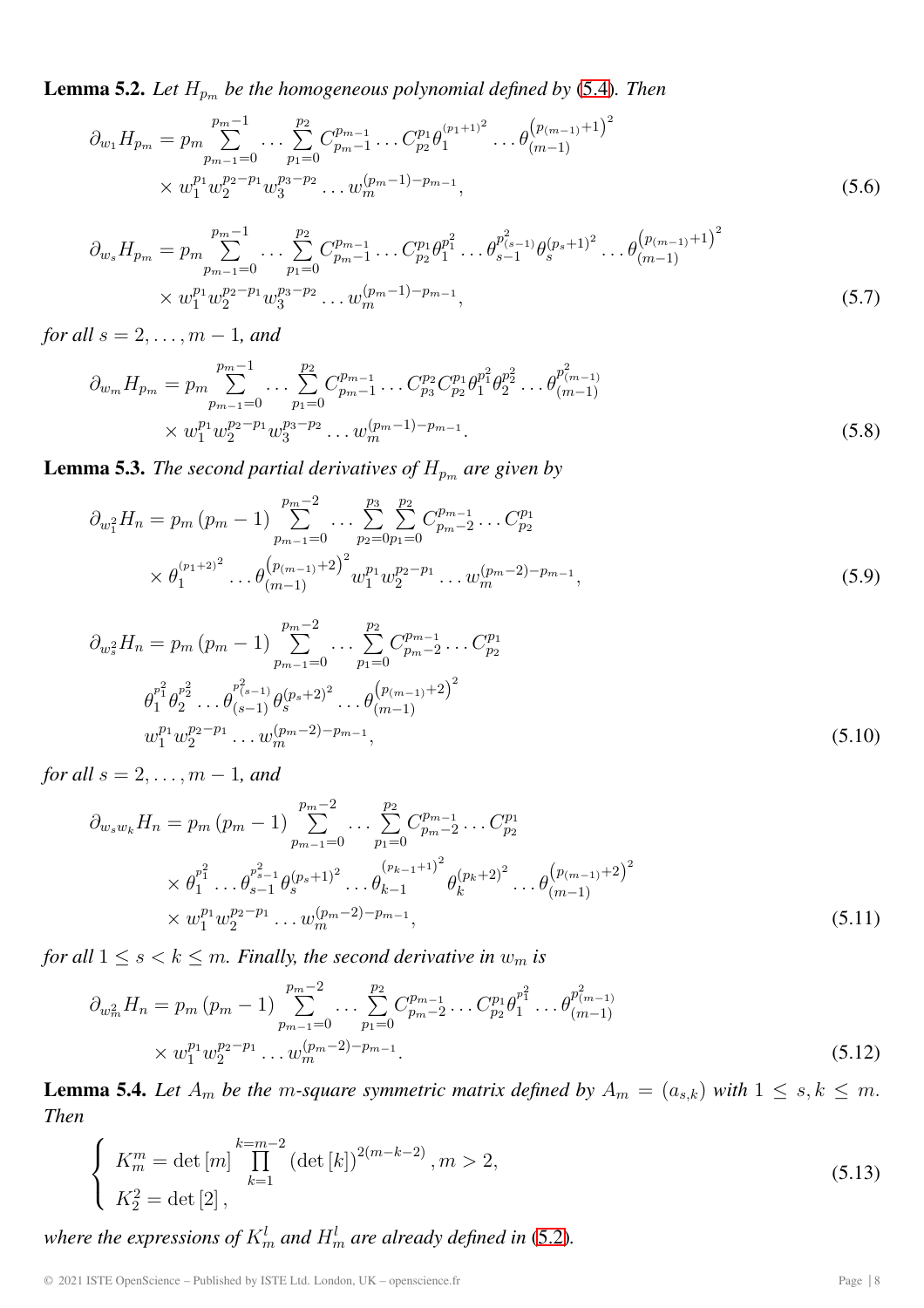*Proof of Proposition* [5.1](#page-6-2). The aim is to prove that  $L(t)$  is uniformly bounded on the interval  $[0, T^*]$ ,  $T^*$  <  $T_{max}$ . Let us start by differentiating L with respect to t.

$$
L'(t) = \int_{\Omega} \partial_t H_{p_m} dx = \int_{\Omega} \sum_{s=1}^m \partial_{w_s} H_{p_m} \frac{\partial w_s}{\partial t} dx
$$
  
= 
$$
\int_{\Omega} \sum_{s=1}^m \partial_{w_s} H_{p_m} (\lambda_s \Delta w_s + \Psi_s) dx
$$
  
= 
$$
I + J,
$$

where

$$
I = \int_{\Omega} \sum_{s=1}^{m} \lambda_s \partial_{w_s} H_{p_m} \Delta w_s dx,
$$
\n(5.14)

<span id="page-8-3"></span>and

$$
J = \int_{\Omega} \sum_{s=1}^{m} \partial_{w_s} H_{p_m} \Psi_s dx.
$$
\n(5.15)

Using Green's formula, we can divide  $I$  into two parts  $I_1$  and  $I_2$ , where

$$
I_1 = \int_{\partial\Omega} \sum_{s=1}^m \lambda_s \partial_{w_s} H_{p_m} \partial_{\eta} w_s dx \tag{5.16}
$$

and

$$
I_2 = -\int_{\Omega} \left\langle T, \left( \left( \frac{\lambda_s + \lambda_k}{2} \partial_{w_k w_s} H_{p_m} \right)_{1 \le s, k \le m} \right) T \right\rangle dx, \tag{5.17}
$$

where

<span id="page-8-1"></span>
$$
T = (\nabla w_1, \nabla w_2, \dots, \nabla w_m)^T.
$$

Applying Lemma [5.2](#page-7-0) and Lemma [5.3,](#page-7-1) yields

$$
\left(\frac{\lambda_s + \lambda_k}{2} \partial_{w_k w_s} H_{p_m}\right)_{1 \le s, k \le m} = p_m (p_m - 1) \sum_{p_{m-1}=0}^{p_m-2} \dots \sum_{p_1=0}^{p_2} C_{p_m-2}^{p_{m-1}} \dots
$$
\n
$$
C_{p_2}^{p_1} \left( (a_{s,k})_{1 \le s, k \le m} \right) w_1^{p_1} \dots w_m^{(p_m-2)-p_{m-1}}
$$
\n(5.18)

where  $(a_{s,k})_{1\leq s,k\leq m}$  is the matrix defined in [\(5.3\)](#page-6-3).

Now, in order to prove that I is bounded, we will show that there exists a positive constant  $C_4$  independent of  $t \in [0, T_{max})$  such that

<span id="page-8-0"></span>
$$
I_1 \le C_4 \quad \text{for all} \quad t \in [0, T_{max}),\tag{5.19}
$$

and that

<span id="page-8-2"></span>
$$
I_2 \le 0,\tag{5.20}
$$

for several boundary conditions. First let us prove [\(5.19\)](#page-8-0):

(i) If  $0 < \alpha < 1$ , then using the boundary conditions [\(4.2\)](#page-4-2) we obtain

$$
I_1 = \int_{\partial\Omega} \sum_{s=1}^m \lambda_s \partial_{w_s} H_{p_m} (\gamma_s - \sigma_s w_s) ds,
$$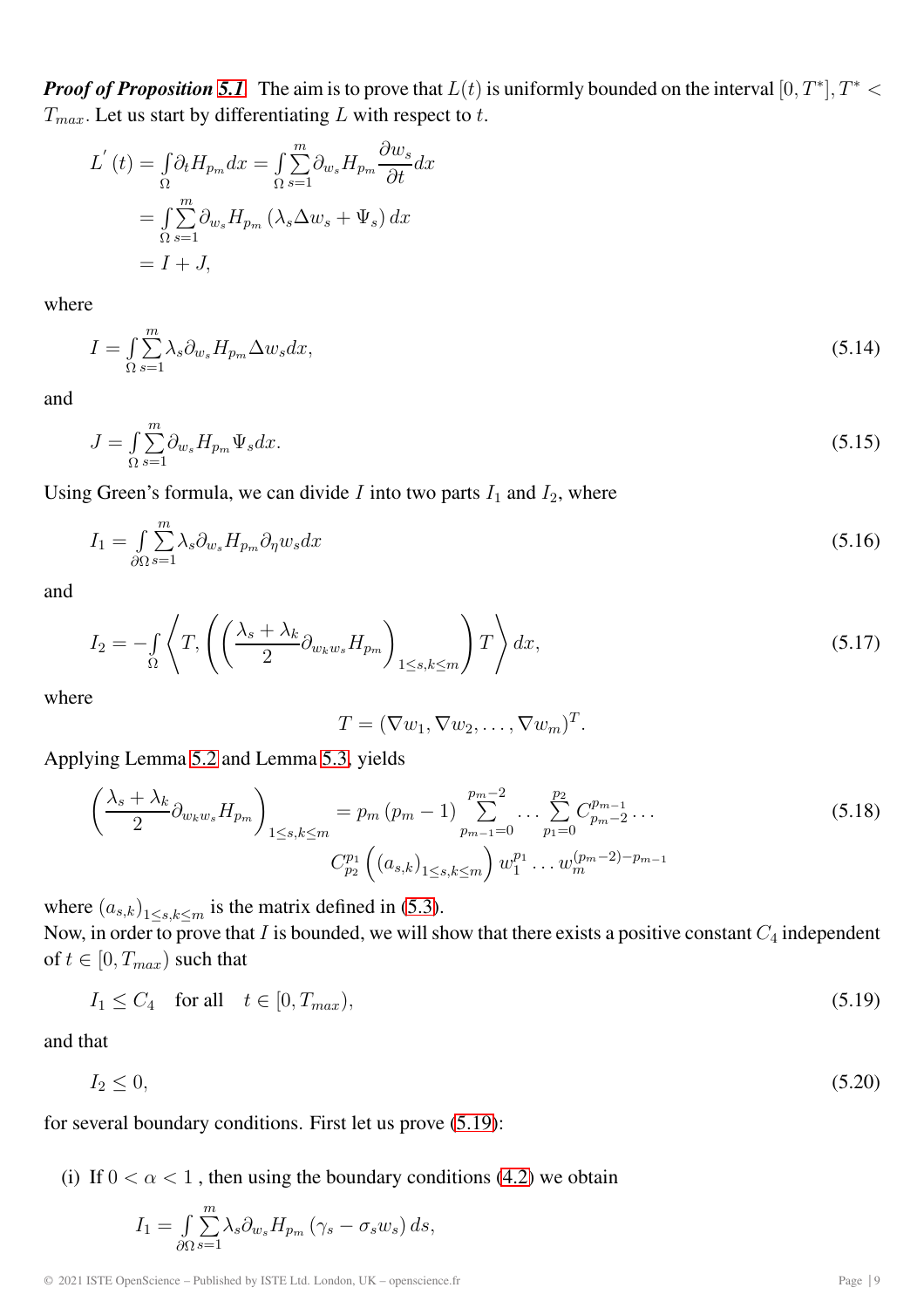where

$$
\sigma_s = \frac{\alpha}{\alpha - 1}
$$
 and  $\gamma_s = \frac{\rho_s^0}{1 - \alpha}$ ,  $s = 1, ..., m$ .

Since

$$
H(W) = \sum_{s=1}^{m} \lambda_s \partial_{w_s} H_{p_m} (\gamma_s - \sigma_s w_s) = P_{n-1}(W) - Q_n(W),
$$

where  $P_{n-1}$  and  $Q_n$  are polynomials with positive coefficients and respective degrees  $n-1$  and n, and since the solution is positive it follows that

$$
\lim_{\substack{m \\ \sum_{s=1}^{m} |w_s| \to +\infty}} H(W) = -\infty,
$$
\n(5.21)

which proves that H is uniformly bounded on  $\mathbb{R}^m_+$  and consequently proves [\(5.19\)](#page-8-0).

- (ii) If  $\forall s = 1, \ldots, m : \alpha = \beta_s = 0$ , then the boundary conditions [\(4.2\)](#page-4-2) become  $\partial_n w_s = 0, \forall s = 1$  $1, \ldots, m$  on  $[0, T_{max}) \times \partial \Omega$ . Consequently, from [\(5.16\)](#page-8-1), it follows that  $I_1 = 0$  on  $[0, T_{max})$ .
- (iii) The case of homogeneous Dirichlet conditions is trivial, since in this case the positivity of the solution on  $[0, T_{max}) \times \Omega$  implies  $\partial_{\eta} w_s \leq 0, \forall s = 1, \ldots, m$  on  $[0, T_{max}) \times \partial \Omega$ . Consequently, one obtains the same result in [\(5.19\)](#page-8-0) with  $C_4 = 0$ . Hence the proof of (5.19) is complete.

Now, we prove [\(5.20\)](#page-8-2). The quadratic form (with respect to  $\nabla w_s$ ,  $s = 1, \ldots, m$ ) associated with the matrix  $(a_{s,k})_{1\leq s,k\leq m}$  which we defined in [\(5.3\)](#page-6-3) is positive definite since its minors  $det[1], det[2], ..., det[m]$ are all positive. Let us prove their positivity by induction. The first minor

$$
\det [1] = \lambda_1 \theta_1^{(p_1+2)^2} \theta_2^{(p_2+2)^2} \dots \theta_{(m-1)}^{(p_{(m-1)}+2)^2} > 0
$$

for  $p_1 = 0, \ldots, p_2, p_2 = 0, \ldots, p_3, \ldots, p_{m-1} = 0, \ldots, p_m - 2$ . For the second minor det[2], and according to Lemma [5.4,](#page-7-2) we have:

$$
\det[2] = K_2^2 = \lambda_1 \lambda_2 \theta_1^{2(p_1+1)^2} \prod_{k=2}^{m-1} \theta_k^{2(p_k+2)^2} \left[ \theta_1^2 - A_{12}^2 \right].
$$

Using [\(5.5\)](#page-6-4) for  $l = 2$  we get  $det[2] > 0$ . Similarly, for the third minor  $det[3]$ , and again using Lemma [5.4,](#page-7-2) we have:

 $K_3^3 = \det [3] \det [1].$ 

Since  $det[1] > 0$ , we conclude that

$$
sign\left(K_3^3\right) = sign(\det[3]).
$$

Again, using [\(5.5\)](#page-6-4) for  $l = 3$ , we obtain  $det[3] > 0$ . To conclude the proof, let us suppose  $det[k] > 0$  for  $k = 1, 2, \ldots, l - 1$ , and show that  $\det[l]$  is necessarily positive. We have

<span id="page-9-0"></span>
$$
\det[k] > 0, k = 1, ..., (l-1) \Rightarrow \prod_{k=1}^{k=l-2} \left(\det[k]\right)^{2^{(l-k-2)}} > 0.
$$
\n(5.22)

From Lemma [5.4](#page-7-2) we obtain

$$
K_l^l = \det[l] \prod_{k=1}^{k=l-2} (det[k])^{2(l-k-2)},
$$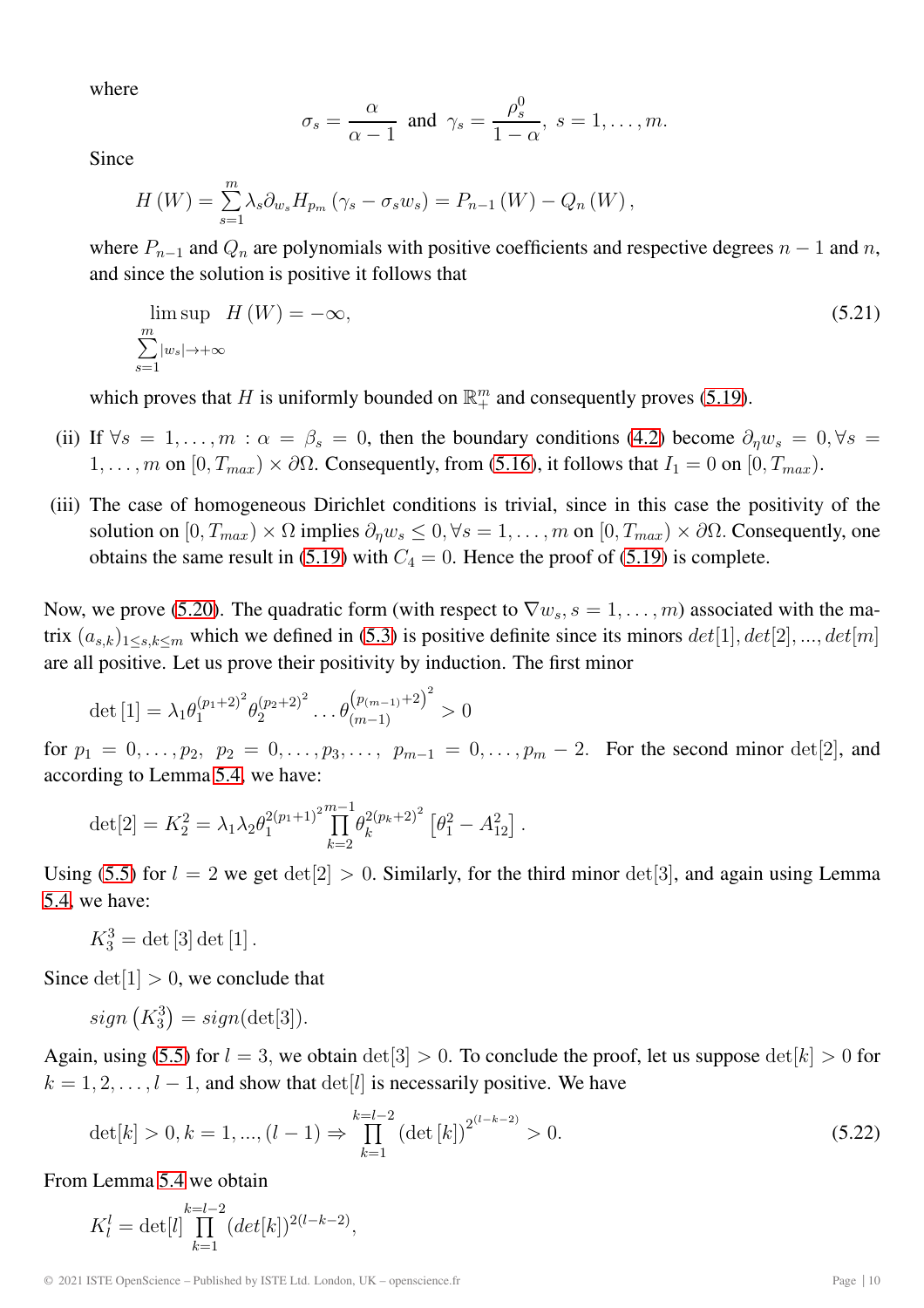and from [\(5.22\)](#page-9-0), we obtain  $sign(K_l^l) = sign(det[l])$ .

Since  $K_l^l > 0$  according to [\(5.5\)](#page-6-4), then  $det[l] > 0$  and the proof of [\(5.20\)](#page-8-2) is finished. It follows from[\(5.19\)](#page-8-0) and [\(5.20\)](#page-8-2) that I is bounded. No let us prove that  $J$  in [\(5.15\)](#page-8-3) is bounded. Substituting the expressions of the partial derivatives given by Lemma [5.2](#page-7-0) in the second integral of [\(5.15\)](#page-8-3) yields

$$
J = \int_{\Omega} \left[ p_m \sum_{p_{m-1}=0}^{p_m-1} \dots \sum_{p_1=0}^{p_2} C_{p_{m-1}}^{p_{m-1}} \dots C_{p_2}^{p_1} w_1^{p_1} w_2^{p_2-p_1} \dots w_m^{p_m-1-p_{m-1}} \right]
$$
  
\n
$$
\left( \prod_{s=1}^{m-1} \theta_s^{(p_s+1)^2} \Psi_1 + \sum_{k=2}^{m-1} \prod_{k=1}^{k-1} \theta_k^{p_k^2} \prod_{s=k}^{m-1} \theta_s^{(p_s+1)^2} \Psi_k + \prod_{s=1}^{m-1} \theta_s^{p_s^2} \Psi_m \right) dx
$$
  
\n
$$
= \int_{\Omega} \left[ p_m \sum_{p_{m-1}=0}^{p_m-1} \dots \sum_{p_1=0}^{p_2} C_{p_m-1}^{p_{m-1}} \dots C_{p_2}^{p_1} w_1^{p_1} w_2^{p_2-p_1} \dots w_m^{p_m-1-p_{m-1}} \right]
$$
  
\n
$$
\left( \prod_{s=1}^{m-1} \frac{\theta_s^{(p_s+1)^2}}{\theta_s^{p_s^2}} \Psi_1 + \sum_{k=2}^{m-1} \prod_{k=1}^{k-1} \theta_k^{p_k^2} \prod_{s=k}^{m-1} \frac{\theta_s^{(p_s+1)^2}}{\theta_s^{p_s^2}} \Psi_k + \Psi_m \right) \prod_{s=1}^{m-1} \theta_s^{p_s^2} dx
$$
  
\n
$$
= \int_{\Omega} \left[ p_m \sum_{p_{m-1}=0}^{p_m-1} \dots \sum_{p_1=0}^{p_2} C_{p_{m-1}}^{p_{m-1}} \dots C_{p_2}^{p_1} w_1^{p_1} w_2^{p_2-p_1} \dots w_m^{p_m-1-p_{m-1}} \right]
$$
  
\n
$$
\left\langle \left( \prod_{s=1}^{m-1} \frac{\theta_s^{(p_s+1)^2}}{\theta_s^{p_s^2}}, \theta_1^{p_1^2} \prod_{s=2}^{m-1} \frac{\theta_s^{(p_s+1)^2}}{\theta_s^{p_s^2}}, \dots, \prod_{k=1}^{m-2} \theta_k^{p_k^2} \
$$

$$
J \leq C_5 \int\limits_{\Omega} \left[ \sum_{p_{m-1}=0}^{p_m-1} \ldots \sum_{p_1=0}^{p_2} C_{p_2}^{p_1} \ldots C_{p_m-1}^{p_{m-1}} w_1^{p_1} w_2^{p_2-p_1} \ldots w_m^{p_m-1-p_{m-1}} \left( 1 + \langle W, 1 \rangle \right) \right] dx.
$$

To prove that the functional L is uniformly bounded on the interval  $[0, T^*]$ , let us first write

$$
\sum_{p_{m-1}=0}^{p_m-1} \dots \sum_{p_1=0}^{p_2} C_{p_2}^{p_1} \dots C_{p_m-1}^{p_{m-1}} w_1^{p_1} w_2^{p_2-p_1} \dots w_m^{p_m-1-p_{m-1}} (1 + \langle W, 1 \rangle)
$$
  
=  $R_{p_m}(W) + S_{p_m-1}(W)$ ,

where  $R_{p_m}(W)$  and  $S_{p_m-1}(W)$  are two homogeneous polynomials of degrees  $p_m$  and  $p_{m-1}$ , respectively. Since all the polynomials  $H_{p_m}$  and  $R_{p_m}$  are of degree  $p_m$ , then there exists a positive constant  $C_6$  such that

$$
\int_{\Omega} R_{p_m}(W) dx \le C_6 \int_{\Omega} H_{p_m}(W) dx.
$$
\n(5.23)

.

Applying Hölder's inequality to the following integral one obtains

$$
\int_{\Omega} S_{p_{m}-1} (W) dx \leq (meas \Omega)^{\frac{1}{p_{m}}} \left( \int_{\Omega} (S_{p_{m}-1} (W))^{\frac{p_{m}}{p_{m}-1}} dx \right)^{\frac{p_{m}-1}{p_{m}}}
$$

Since for all  $w_1, w_2, ..., w_{m-1} \geq 0$  and  $w_m > 0$ 

$$
\frac{(S_{p_m-1}(W))^\frac{p_m}{p_m-1}}{H_{p_m}(W)}=\frac{(S_{p_m-1}(x_1,x_2,\ldots,x_{m-1},1))^\frac{p_m}{p_m-1}}{H_{p_m}(x_1,x_2,\ldots,x_{m-1},1)},
$$

where for all  $s \in \{1, 2, ..., m-1\}$ :  $x_s = \frac{w_s}{w_{s+1}}$  and

$$
\lim_{x_s \to +\infty} \frac{(S_{p_m-1}(x_1, x_2, \dots, x_{m-1}, 1))^{\frac{p_m}{p_m-1}}}{H_{p_m}(x_1, x_2, \dots, x_{m-1}, 1)} < +\infty,
$$

© 2021 ISTE OpenScience – Published by ISTE Ltd. London, UK – openscience.fr Page | 11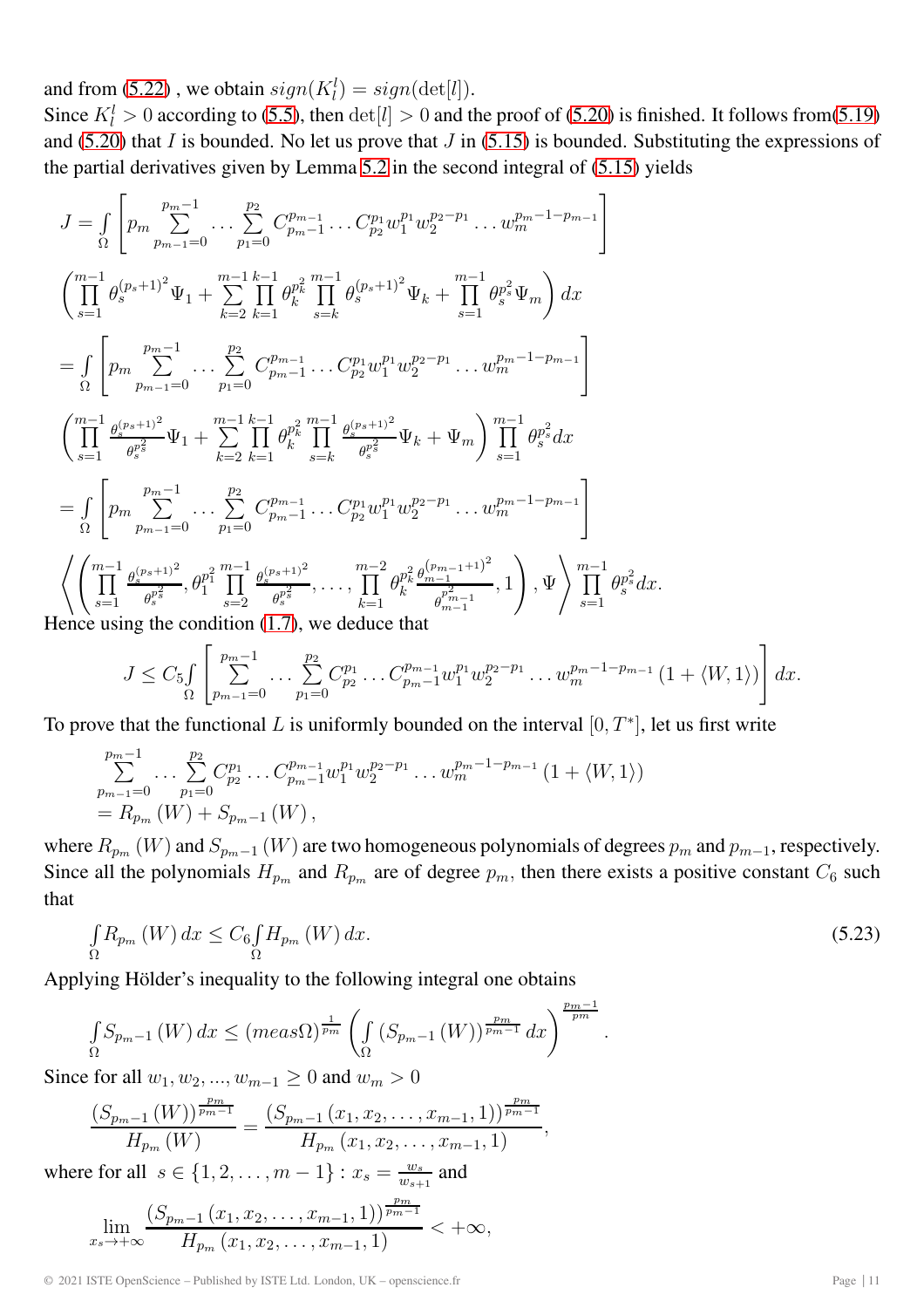one asserts that there exists a positive constant  $C_7$  such that

$$
\frac{(S_{p_m-1}(W))^{\frac{p_m}{p_m-1}}}{H_{p_m}(W)} \le C_7, \text{ for all } w_1, w_2, \dots, w_{m-1} \ge 0.
$$
\n(5.24)

Hence the functional  $L$  satisfies the differential inequality

$$
L^{'}(t) \leq C_6 L(t) + C_8 L^{\frac{pm-1}{pm}}(t) ,
$$

which for  $Z = L^{\frac{1}{p_m}}$  can be written as

$$
p_m Z' \le C_6 Z + C_8. \tag{5.25}
$$

A simple integration gives the uniform bound of the functional L on the interval  $[0, T^*]$ . This ends the proof. П

We can now establish the main results of this paper.

<span id="page-11-0"></span>**Theorem 5.5.** *Under the assumptions (A1)-(A3), all solutions of* [\(4.1\)](#page-4-0)*-*[\(4.3\)](#page-4-1) *with positive initial data in*  $L^{\infty}(\Omega)$  *are in*  $L^{\infty}(0,T^*;L^p(\Omega))$  *for some*  $p \geq 1$ *.* 

<span id="page-11-1"></span>**Corollary 5.6.** *Under the assumptions of Theorem [5.5](#page-11-0) and assuming moreover that the condition* [\(1.3\)](#page-1-1) *is satisfied, all solutions of* [\(4.1\)](#page-4-0)-[\(4.3\)](#page-4-1) *with positive initial data in*  $L^{\infty}(\Omega)$  *are global for some*  $p > \frac{Nn}{2}$ *.* 

*Proof of Theorem [5.5](#page-11-0).* The proof is an immediate consequence of Proposition [5.1](#page-6-2) and the inequality

$$
\int_{\Omega} \langle W, 1 \rangle^{p} dx \le C_{9}L(t) \quad on \ [0, T^{*}], \text{ for some } p \ge 1.
$$
\n
$$
(5.26)
$$

*Proof of Corollary* [5.6](#page-11-1). From Theorem [5.5,](#page-11-0) it follows that there exists a positive constant  $C_{10}$  such that

$$
\int_{\Omega} \langle W, 1 \rangle^p dx \le C_{10}.\tag{5.27}
$$

From [\(1.8\)](#page-2-1), we have that for all  $s \in \{1, 2, \ldots, m\}$ 

$$
|\Psi_s(W)|^{\frac{p}{N}} \le C_{11} (1 + \langle W, 1 \rangle)^p. \tag{5.28}
$$

Since  $w_1, w_2, \ldots, w_m$  are in  $L^{\infty}(0, T^*; L^p(\Omega))$  and  $\frac{p}{N} > \frac{n}{2}$ , then the solution is global.  $\Box$ 

#### **6. Final remarks**

Recall that if  $V = (v_{s1}, v_{s2}, \dots, v_{sm})^T$  is an eigenvector of diffusion matrix  $A^T$  associated with eigenvalue  $\lambda_s$ , then  $(-1)V$  is also. Let us consider the diagonalizing matrix of eigenvectors

$$
P = ((-1)^{i_1}V_1 + (-1)^{i_2}V_2 + \ldots + (-1)^{i_m}V_m),
$$

with the powers  $i_s$ 

$$
i_s \in \{1, 2\}, s = 1, \dots, m.
$$

 $\Box$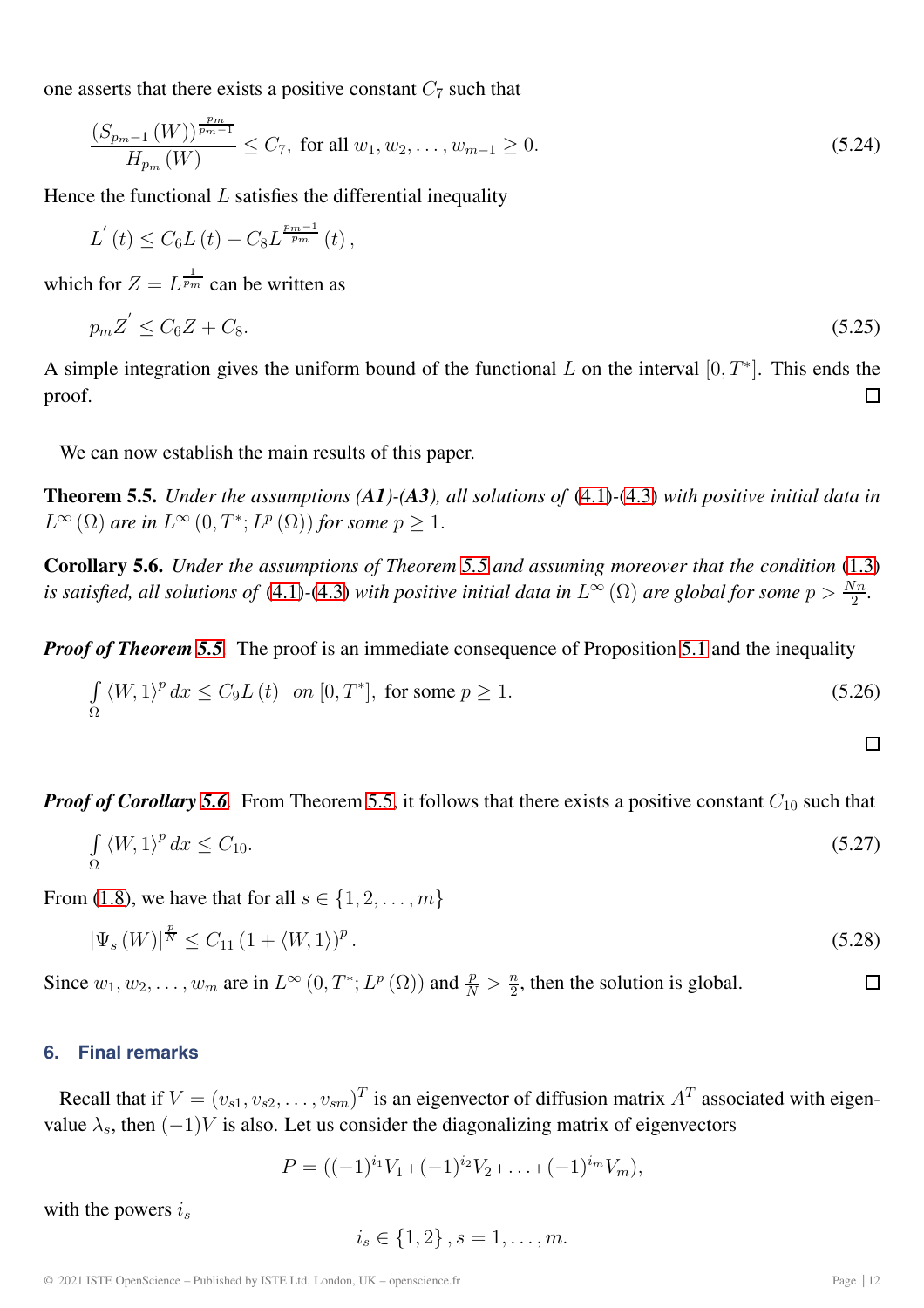Pre-multiplying the system [\(1.1\)](#page-1-2) by  $P<sup>T</sup>$  yields

<span id="page-12-2"></span>
$$
PT(Ut - Am\Delta U) = PTF
$$
  
\n
$$
PTUt - \Delta PT Am U = PTF
$$
  
\n
$$
PTUt - \Delta PT Am(PT)-1 PT U = PTF.
$$
\n(6.1)

Now, let us simplify the expression  $P^T A_m (P^T)^{-1}$ ,  $P^T U$  and  $P^T F$ 

$$
P^{T} A_{m} (P^{T})^{-1} = P^{T} (A_{m}^{T})^{T} (P^{-1})^{T}
$$
  
=  $(A_{m}^{T} P)^{T} (P^{-1})^{T}$   
=  $(P^{-1} A_{m}^{T} P)^{T}$   
=  $(diag(\lambda_{1}, \lambda_{2}, ..., \lambda_{m}))^{T}$   
=  $diag(\lambda_{1}, \lambda_{2}, ..., \lambda_{m}).$  (6.2)

<span id="page-12-3"></span><span id="page-12-0"></span>
$$
P^{T}U = ((-1)^{i_{1}}V_{1} + (-1)^{i_{2}}V_{2} + \dots + (-1)^{i_{m}}V_{m})^{T}U
$$
  
=  $(\langle (-1)^{i_{s}}V_{1}, U \rangle, \langle (-1)^{i_{s}}V_{2}, U \rangle, \dots, \langle (-1)^{i_{s}}V_{m}, U \rangle)^{T}$   
=  $(w_{1}, w_{2}, \dots, w_{m})^{T} = W.$  (6.3)

Hence,  $P^{T}U_{t} = W_{t}$ . Similarly, we get

<span id="page-12-1"></span>
$$
P^{T}F = ((-1)^{i_{1}}V_{1} + (-1)^{i_{2}}V_{2} + \dots + (-1)^{i_{m}}V_{m})^{T}F
$$
  
=  $(\langle (-1)^{i_{1}}V_{1}, F \rangle, \langle (-1)^{i_{2}}V_{2}, F \rangle, \dots, \langle (-1)^{i_{m}}V_{m}, F \rangle)^{T}$   
=  $(\Psi_{1}, \Psi_{2}, \dots, \Psi_{m})^{T} = \Psi.$  (6.4)

Substituting [\(6.2\)](#page-12-0)-[\(6.4\)](#page-12-1), in [\(6.1\)](#page-12-2) results in the equivalent system [\(4.1\)](#page-4-0). Pre-multiplying [\(1.4\)](#page-1-3) by  $P<sup>T</sup>$ , we get the boundary condition [\(4.2\)](#page-4-2)

<span id="page-12-5"></span>
$$
\alpha P^T U + (1 - \alpha) \partial_{\eta} P^T U = P^T B,\tag{6.5}
$$

where

<span id="page-12-4"></span>
$$
P^T B = ((-1)^{i_1} V_1 + (-1)^{i_2} V_2 + \dots + (-1)^{i_m} V_m)^T B
$$
  
=  $(\langle (-1)^{i_1} V_1, B \rangle, \langle (-1)^{i_2} V_2, B \rangle, \dots, \langle (-1)^{i_m} V_m, B \rangle)^T$   
=  $(\rho_1^0, \rho_2^0, \dots, \rho_m^0) = \Gamma$  (6.6)

Substituting [\(6.3\)](#page-12-3) and [\(6.6\)](#page-12-4) in [\(6.5\)](#page-12-5) gives the boundary condition [\(4.2\)](#page-4-2) for the equivalent system [\(4.1\)](#page-4-0). Note that condition [\(1.3\)](#page-1-1) guarantees the parabolicity of the proposed reaction-diffusion system in [\(1.1\)](#page-1-2) with the conditions  $(1.4)-(1.5)$  $(1.4)-(1.5)$  $(1.4)-(1.5)$ , which implies it is equivalent to  $(4.1)-(4.3)$  $(4.1)-(4.3)$  $(4.1)-(4.3)$  in the regions:

$$
\sum_{s} = \left\{ U_0 \in \mathbb{R}^m : w_s^0 = \left\langle (-1)^{i_s} V_s, U_0 \right\rangle \ge 0 \text{ if } \rho_s^0 = \left\langle (-1)^{i_s} V_s, B \right\rangle \ge 0 \right\},\
$$

where  $i_s \in \{1, 2\}, s = 1, \ldots, m$ .

• If  $i_s = 1$ , we have

$$
\sum_{s} = \left\{ U_0 \in \mathbb{R}^m : w_s^0 = \langle (-1)V_s, U_0 \rangle \ge 0 \text{ if } \rho_s^0 = \langle (-1)V_s, B \rangle \ge 0 \right\},\
$$

tantamount to

$$
\sum_{\mathfrak{S}, \mathfrak{Z}} = \left\{ U_0 \in \mathbb{R}^m : w_z^0 = \langle V_z, U_0 \rangle \le 0 \text{ if } \rho_z^0 = \langle V_z, B \rangle \le 0, z \in \mathfrak{Z} \right\}.
$$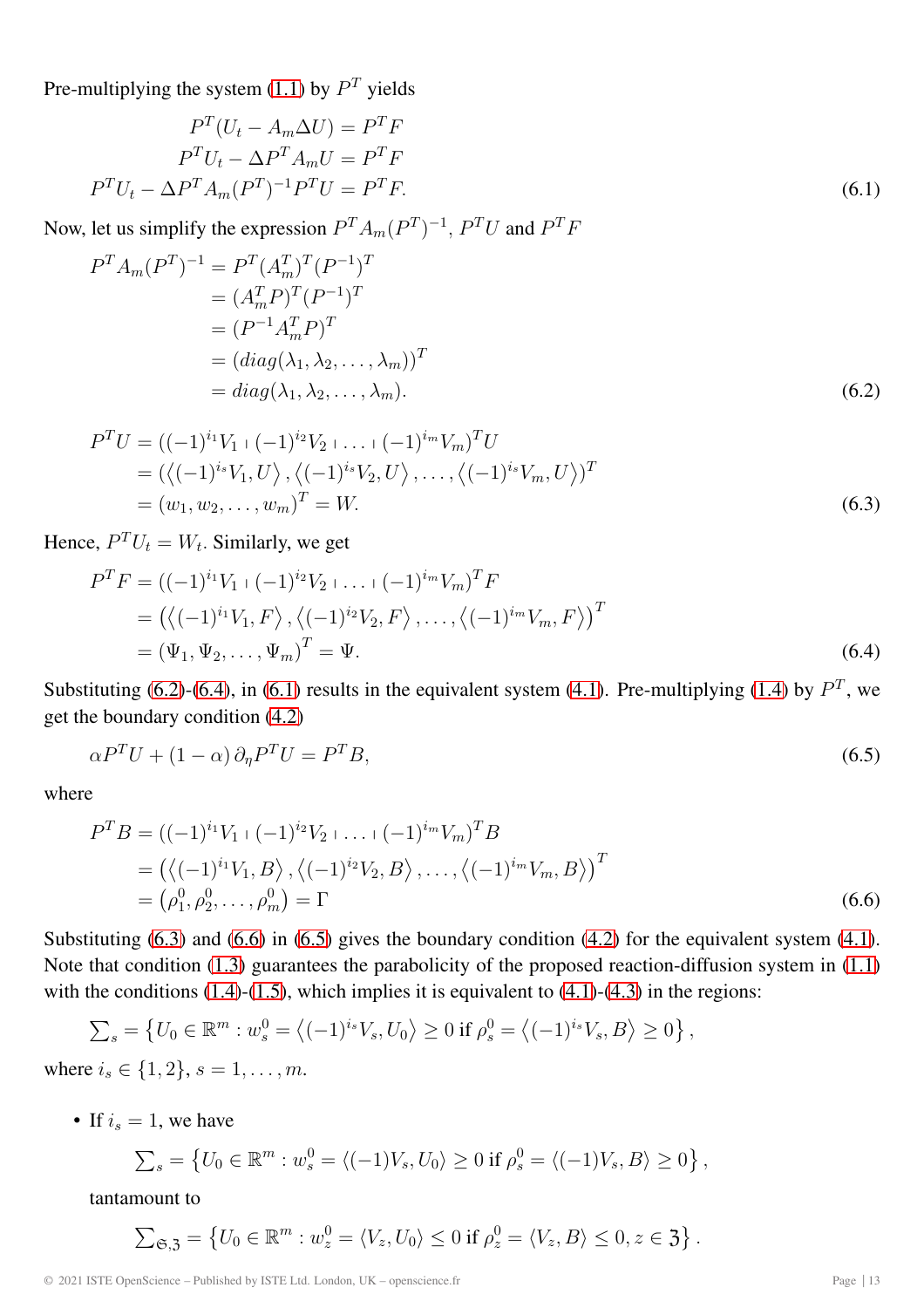• If  $i_s = 2$ , we have

$$
\sum_{s} = \left\{ U_0 \in \mathbb{R}^m : w_s^0 = \langle V_s, U_0 \rangle \ge 0 \text{ if } \rho_s^0 = \langle V_s, B \rangle \ge 0 \right\},\
$$

equivalent to

$$
\sum_{\mathfrak{S}, \mathfrak{Z}} = \left\{ U_0 \in \mathbb{R}^m : w_s^0 = \langle V_z, U_0 \rangle \ge 0 \text{ if } \rho_s^0 = \langle V_s, B \rangle \le 0, s \in \mathfrak{S} \right\}.
$$

Then for  $s = 1, \ldots, m$  the regions  $\sum_{s}$  are equivalent to following regions

$$
\sum_{\mathfrak{S}, \mathfrak{Z}} = \left\{ U_0 \in \mathbb{R}^m \text{such that } \left\{ \begin{array}{l} w_s^0 = \langle V_s, U_0 \rangle \ge 0 \quad \text{if } \rho_s^0 = \langle V_s, B \rangle \ge 0, s \in \mathfrak{S} \\ w_z^0 = \langle V_z, U_0 \rangle \le 0 \quad \text{if } \rho_z^0 = \langle V_z, B \rangle \le 0, z \in \mathfrak{Z} \end{array} \right\}
$$

where

$$
\mathfrak{S} \cap \mathfrak{Z} = \emptyset, \mathfrak{S} \cup \mathfrak{Z} = \{1, 2, \dots, m\}.
$$

#### **Acknowledgment**

The authors would like to thank the anonymous reviewers for their valuable comments and suggestions to improve this manuscript.

#### <span id="page-13-5"></span>**References**

- [1] S. Abdelmalek, Existence of global solutions via invariant regions for a generalized reaction diffusion system with a tridiagonal Toeplitz matrix of diffusion coefficients, Functional Analysis: Theory, Methods and applications 2(2016), 12 − 27*.*
- <span id="page-13-4"></span>[2] S. Abdelmalek, Invariant regions and global solutions for reaction-diffusion systems with a tridiagonal symmetric Toeplitz matrix of diffusion coefficients, Electron. J. Diff. Equ., Vol. 2014(2014), No. 247, pp. 1 − 14*.*
- <span id="page-13-1"></span>[3] S. Abdelmalek, Invariant regions and global existence of solutions for reaction-diffusion systems with a tri-diagonal matrix of diffusion coefficients and nonhomogeneous boundary conditions, Journal of Applied Mathematics, Vol.  $(2007), 1 - 15.$
- <span id="page-13-3"></span>[4] S. Abdelmalek and S. Kouachi, Proof of existence of global solutions for m-component reaction-diffusion systems with mixed boundary conditions via the Lyapunov functional method, Journal of Physics A, vol. 40 (2007), 12335−12350.
- <span id="page-13-9"></span>[5] M. Andelic and C. M. da Fonseca, Sufficient conditions for positive definiteness of tridiagonal matrices revisited, Positivity, Vol. 15, No. 1(2011), pp. 155 − 159.
- <span id="page-13-8"></span><span id="page-13-7"></span>[6] A. Friedman, Partial differential equations of parabolic type, Prentice-Hall, New Jersey, 1964.
- [7] D. Henry, Geometric theory of semi-linear parabolic equations, Lecture Notes in Mathematics 840, Springer-Verlag, New-York, 1984.
- <span id="page-13-2"></span>[8] S. L. Hollis, On the question of global existence for reaction-diffusion systems with mixed boundary conditions Quarterly of Appl. Math., Vol. 51, No. 2 (1993), pp. 241-250.
- <span id="page-13-6"></span>[9] S. L. Hollis and J. J. Morgan, On the blow-up of solutions to some semilinear and quasilinear reaction-diffusion systems, Rocky Moutain J. Math., vol 14 (1994), 1447-1465.
- [10] S. L.Hollis and J. J. Morgan, Partly dissipative reaction-di usion systems and a model of phosphorus diffusion in silicon, Nonlinear Anal. T. M. A., 19 (1992), 427-440.
- <span id="page-13-0"></span>[11] S. Kouachi, Existence of global solutions to reaction-diffusion systems via a Lyapunov functional, Electron. J. Diff. Equ.,  $2001(2001)$ , No. 68, pp.  $1 - 10$ .